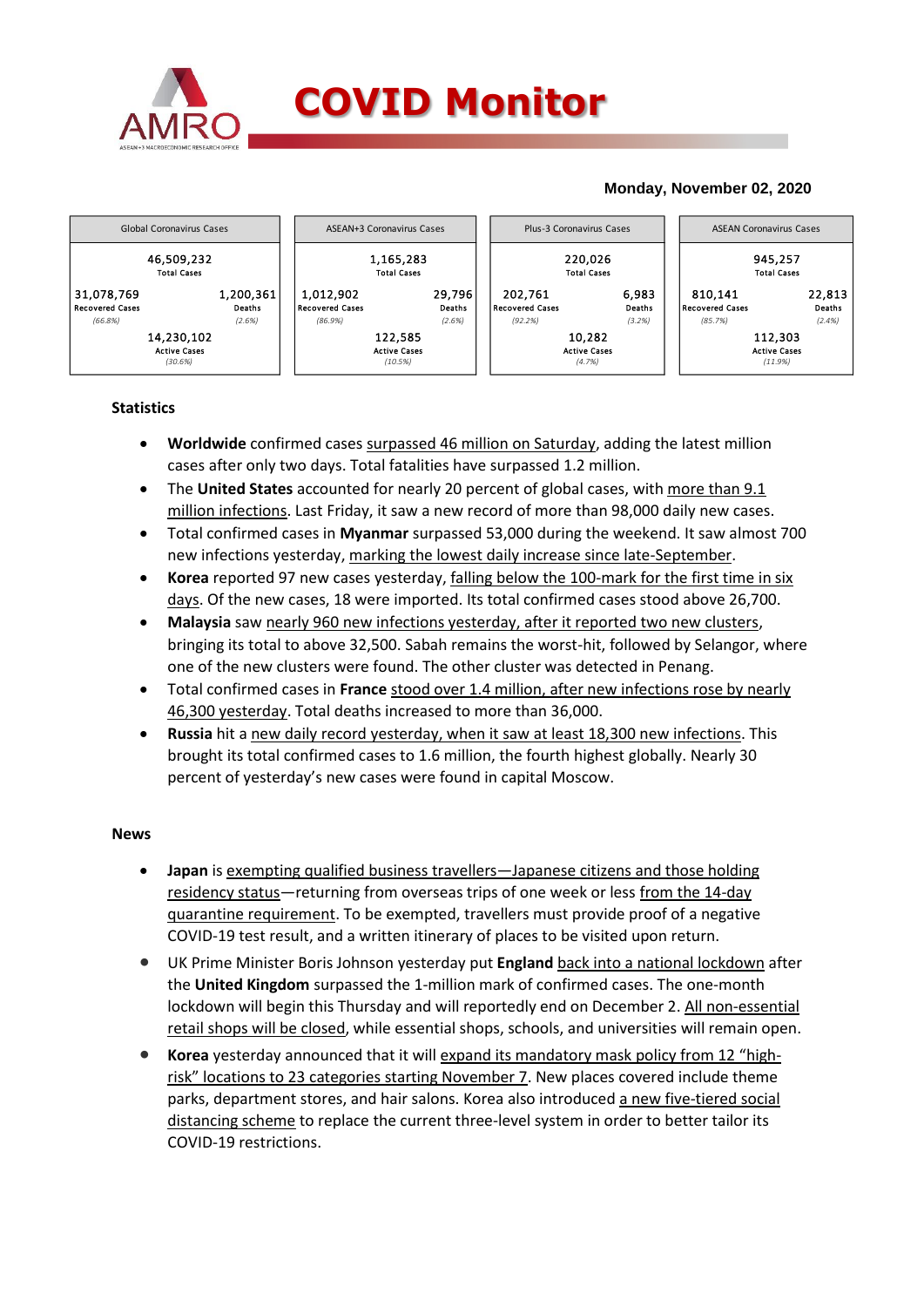

# **COVID Monitor**

Overview of Confirmed COVID-19 Cases

|                      | <b>Total</b> | Cases per 1M            | <b>New</b>     | <b>New Cases</b> | <b>New Cases</b>            | <b>ANew</b>    | ∆% New                   | <b>Total</b>  | <b>New</b>     | Fatality        | <b>Total</b>             | Recovery        | <b>Active</b>  | Resolved     |
|----------------------|--------------|-------------------------|----------------|------------------|-----------------------------|----------------|--------------------------|---------------|----------------|-----------------|--------------------------|-----------------|----------------|--------------|
| <b>Economy</b>       | Cases        | Population              | Cases          | per 1M Pop.      | $(7$ -day avg) <sup>1</sup> | Cases          | Cases                    | <b>Deaths</b> | <b>Deaths</b>  | <b>Rate (%)</b> | Recovered                | <b>Rate (%)</b> | Cases          | cases $(%)2$ |
| Global               | 46,509,232   |                         | 446,707        |                  |                             | $-31,667$      | $1.0$                    | 1,200,361     | 4,985          | 2.6             | 31,078,769               | 66.8            | 14,230,102     | 69.4         |
| ASEAN+3              | 1,165,283    |                         | 7,488          |                  |                             | $-367$         | 0.6                      | 29,796        | 121            | 2.6             | 1,012,902                | 86.9            | 122,585        | 69.3         |
| Plus-3               | 220,026      |                         | 744            |                  |                             | $-284$         | 0.3                      | 6,983         | 9              | 3.2             | 202,761                  | 92.2            | 10,282         | 89.5         |
| <b>ASEAN</b>         | 945,257      |                         | 6,744          |                  |                             | $-83$          | 0.7                      | 22,813        | 112            | 2.4             | 810,141                  | 85.7            | 112,303        | 88.7         |
|                      |              |                         |                |                  |                             |                |                          |               |                |                 |                          |                 |                |              |
| <b>China</b>         | 86,021       | 61                      | 24             | 0.0              |                             | $\mathbf 0$    | 0.0                      | 4,634         | $\mathbf 0$    | 5.4             | 81,020                   | 94.2            | 367            | 99.6         |
| Hong Kong, China     | 5,330        | 698                     | $\overline{7}$ | 0.9              |                             | $\overline{a}$ | 0.1                      | 105           | 0              | 2.0             | 5,096                    | 95.6            | 129            | 97.6         |
| Japan                | 101,943      | 811                     | 616            | 4.9              |                             | $-261$         | 0.6                      | 1,776         | $\overline{7}$ | 1.7             | 92,250                   | 90.5            | 7,917          | 92.2         |
| Korea                | 26,732       | 514                     | 97             | 1.9              |                             | $-27$          | 0.4                      | 468           | $\overline{2}$ | 1.8             | 24,395                   | 91.3            | 1,869          | 93.0         |
|                      |              |                         |                |                  |                             |                |                          |               |                |                 |                          |                 |                |              |
| Indonesia            | 412,784      | 1,530                   | 2,696          | 10.0             |                             | $-447$         | 0.7                      | 13,943        | 74             | 3.4             | 341,942                  | 82.8            | 56,899         | 86.2         |
| Malaysia             | 32,505       | 978                     | 957            | 28.8             |                             | 298            | 3.0                      | 249           | $\mathbf 0$    | 0.8             | 22,220                   | 68.4            | 10,036         | 69.1         |
| Philippines          | 383,113      | 3,482                   | 2,384          | 21.7             |                             | 588            | 0.6                      | 7,238         | 17             | 1.9             | 348,760                  | 91.0            | 27,115         | 92.9         |
| Singapore            | 58,019       | 10,175                  | 4              | 0.7              |                             | -8             | 0.0                      | 28            | 0              | 0.0             | 57,924                   | 99.8            | 67             | 99.9         |
| Thailand             | 3,787        | 56                      | 3              | 0.0              |                             | $-1$           | 0.1                      | 59            | 0              | 1.6             | 3,595                    | 94.9            | 133            | 96.5         |
| Brunei Darussalam    | 148          | 328                     | 0              | 0.0              |                             | $\mathbf 0$    | 0.0                      | 3             | 0              | 2.0             | 143                      | 96.6            | $\overline{2}$ | 98.6         |
| Cambodia             | 292          | 17                      | $\mathbf 1$    | 0.1              |                             | $\mathbf 1$    | 0.3                      | 0             | 0              | 0.0             | 283                      | 96.9            | 9              | 96.9         |
| Lao PDR              | 24           | $\overline{\mathbf{3}}$ | 0              | 0.0              |                             | $\Omega$       | 0.0                      | $\mathbf 0$   | $\Omega$       | 0.0             | 22                       | 91.7            | $\overline{2}$ | 91.7         |
| Myanmar              | 53,405       | 1,001                   | 699            | 13.1             |                             | $-511$         | 1.3                      | 1258          | 21             | 2.4             | 34189                    | 64.0            | 17,958         | 66.4         |
| Vietnam              | 1,180        | 12                      | 0              | 0.0              |                             | $-3$           | 0.0                      | 35            | 0              | 3.0             | 1,063                    | 90.1            | 82             | 93.1         |
|                      |              |                         |                |                  |                             |                |                          |               |                |                 |                          |                 |                |              |
| Belgium              | 441,018      | 38,293                  | 11,789         | 1,023.6          |                             | $-5,126$       | 2.7                      | 11,737        | 112            | 2.7             | 25,819                   | 5.9             | 403,462        | 8.5          |
| France               | 1,419,326    | 21,838                  | 46,290         | 712.2            |                             | 10,947         | 3.4                      | 36,725        | 231            | 2.6             | 98,044                   | 6.9             | 1,284,557      | 9.5          |
| Germany              | 552,060      | 6,653                   | 20,270         | 244.3            |                             | 6,216          | 3.8                      | 10,541        | 58             | 1.9             | 363,545                  | 65.9            | 177,974        | 67.8         |
| Italy                | 709,335      | 11,777                  | 29,905         | 496.5            |                             | $-1,851$       | 4.4                      | 38,826        | 208            | 5.5             | 292,380                  | 41.2            | 378,129        | 46.7         |
| Netherlands          | 366,351      | 21,200                  | 8,711          | 504.1            |                             | $-1,128$       | 2.4                      | 7,498         | 39             | 2.0             | 5,908                    | $\sim$          | 29,404         | 92.0         |
| Spain                | 1,185,678    | 25,299                  |                |                  |                             |                | $\overline{\phantom{a}}$ | 35,878        |                | 3.0             | 150,376                  | 12.7            | 53,521         | 95.5         |
| <b>Switzerland</b>   | 154,251      | 17,839                  |                |                  |                             |                | $\sim$                   | 2,326         | 29             | 1.5             | 65,200                   | 42.3            | 86,725         | 43.8         |
| United Kingdom       | 1,038,054    | 15,435                  | 23,261         | 345.9            |                             | 1,342          | 2.3                      | 46,807        | 162            | 4.5             | $\overline{\phantom{a}}$ | $\sim$          |                | $\sim$       |
|                      |              |                         |                |                  |                             |                |                          |               |                |                 |                          |                 |                |              |
| Brazil               | 5,545,705    | 26,236                  | 10,100         | 47.8             | ∽.                          | $-8,847$       | 0.2                      | 160,074       | 190            | 2.9             | 5,022,338                | 90.6            | 363,293        | 93.4         |
| Canada               | 239,649      | 6,338                   | 2,336          | 61.8             |                             | $-38$          | 1.0                      | 10,230        | 43             | 4.3             | 200,768                  | 83.8            | 28,651         | 88.0         |
| Argentina            | 1,173,533    | 25,763                  | 6,609          | 145.1            |                             | $-3,136$       | 0.6                      | 31,140        | 138            | 2.7             | 985,316                  | 84.0            | 157,077        | 86.6         |
| Mexico               | 929,392      | 7,313                   | 4,430          | 34.9             |                             | $-1,721$       | 0.5                      | 91,895        | 142            | 9.9             | 786,516                  | 84.6            | 50,981         | 94.5         |
| Peru                 | 902,503      | 27,495                  | 2,323          | 70.8             |                             | $-263$         | 0.3                      | 34,476        | 65             | 3.8             | 825,197                  | 91.4            | 42,830         | 95.3         |
| <b>United States</b> | 9,134,214    | 27,591                  | 80,956         | 244.5            |                             | 128            | 0.9                      | 230,061       | 437            | 2.5             | 3,630,579                | 39.7            | 5,273,574      | 42.3         |
|                      |              |                         |                |                  |                             |                |                          |               |                |                 |                          |                 |                |              |
| Australia            | 27,601       | 1,063                   | 6              | 0.2              |                             | $-4$           | 0.0                      | 907           | $\mathbf 0$    | 3.3             | 25,352                   | 91.9            | 1,342          | 95.1         |
| India                | 8,229,313    | 6,009                   | 45,231         | 33.0             |                             | $-1,732$       | 0.6                      | 122,607       | 496            | 1.5             | 7,544,798                | 91.7            | 561,908        | 93.2         |
| Iran                 | 620,491      | 7,374                   | 7,719          | 91.7             |                             | $-101$         | 1.3                      | 35,298        | 434            | 5.7             | 486,691                  | 78.4            | 98,502         | 84.1         |
| Russia               | 1,624,648    | 11,081                  | 18,381         | 125.4            |                             | 547            | 1.1                      | 28,026        | 239            | 1.7             | 1,218,619                | 75.0            | 378,003        | 76.7         |
| Saudi Arabia         | 347,656      | 10,000                  | 374            | 10.8             |                             | $-28$          | 0.1                      | 5,420         | 18             | 1.6             | 334,236                  | 96.1            | 8,000          | 97.7         |
| South Africa         | 726,823      | 12,171                  | 1,371          | 23.0             |                             | $-399$         | 0.2                      | 19,411        | 135            | 2.7             | 655,330                  | 90.2            | 52.082         | 92.8         |

Source: Haver Analytics, sourced from Johns Hopkins University; AMRO staff calculations.<br>Notes: New cases since previous day. ∆% refers to percentage change since previous day. Fatality rate measured as deaths per confirme

Data as of 1/11/2020